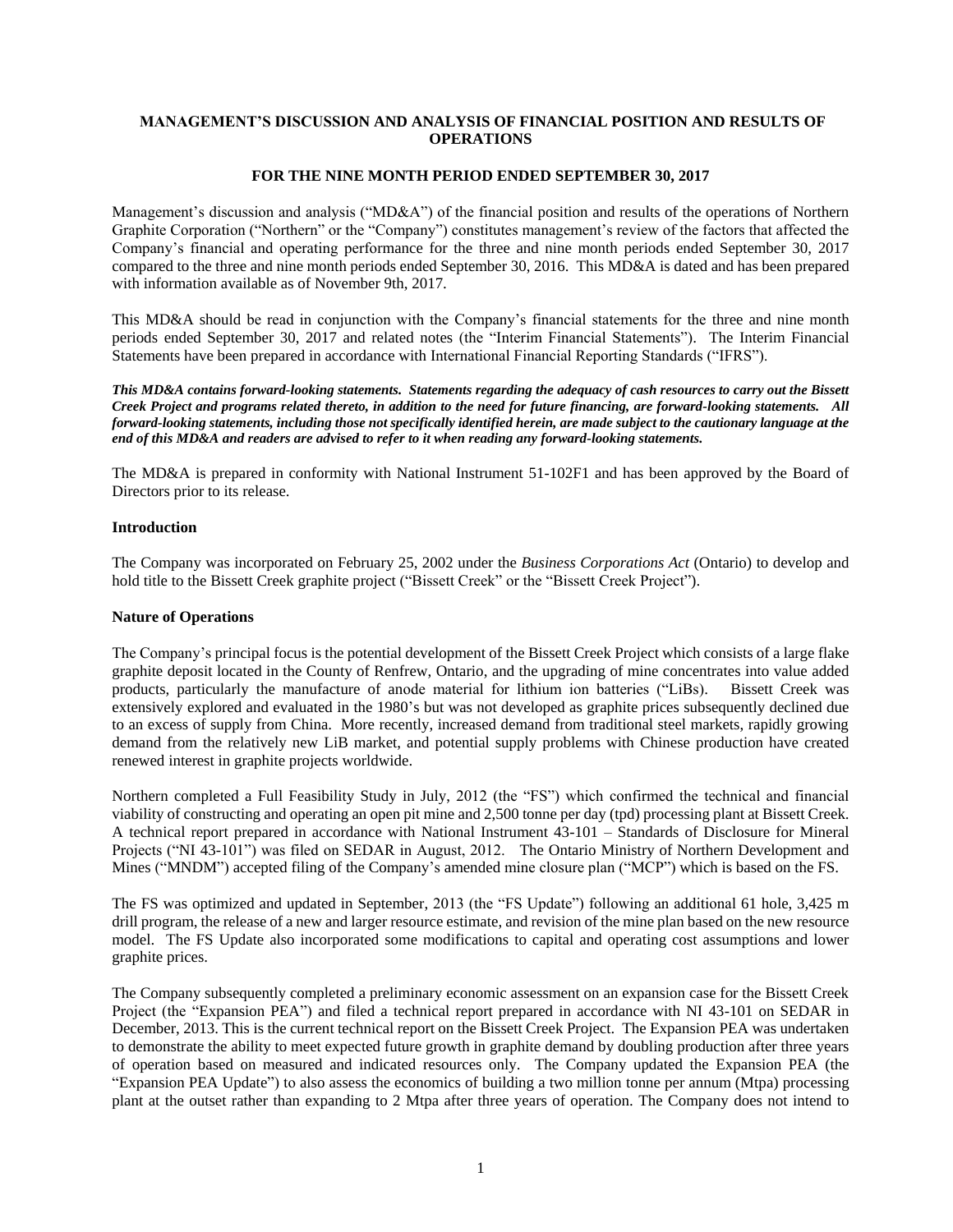pursue either expansion scenario at the present time and is focussed on the development scenario outlined in the FS and FS Update which is based on production volumes that are more realistic given the size of the market and current demand.

The Company is in a position to begin construction of a mine at Bissett Creek, subject to arranging the necessary full project financing and completing Species at Risk permitting. The Company intends to file a statement of material change with the MNDM to reflect some modifications incorporated in the FS Update and as a result, the MNDM could instead require the Company to file another amendment to the closure plan. A number of operational permits and environmental authorizations are also required and are expected to be obtained in the normal course prior to the commencement of mining operations.

## **The Bissett Creek Project**

The Company holds a 100% interest in the Bissett Creek Project, which is located approximately 15 km from the Trans-Canada Highway (Highway 17) between the towns of Deep River and Mattawa, Ontario. Bissett Creek is located in the United Townships of Head, Clara and Maria, in the County of Renfrew, Province of Ontario, approximately 300 km northeast of Toronto and 200 km west of Ottawa, Ontario.

The Bissett Creek property consists of Ontario mining lease number 109550 (covering 565 hectares) which expires on August 31, 2035, and Ontario mining lease number 109335 (covering 1,938 hectares) which expires on June 30, 2034 (the "Mining Leases"). Property taxes and annual rental payments with respect to the Mining Leases are payable to the Minister of Finance and were \$23,639 in 2016. The Company also holds five unpatented mining claims, which are contiguous to Bissett Creek, and cover approximately 464 hectares.

Royalties on Bissett Creek consist of an annual advance payment of \$27,000 to the three original prospectors that discovered the deposit which will be credited against a royalty of \$20 per ton of concentrate sold once the mine is operational, and a 2.5% Net Smelter Royalty ("NSR") on any other minerals derived from the Bissett Creek property.

Graphite prices began to increase in 2005 due to increased demand from traditional steel and automotive markets and peaked in 2012 in a range of US\$2,500 to \$3,000 per tonne for large flake graphite and some shortages were reported. The subsequent slowdown in the Chinese economy combined with a lack of growth in economies in the US/Japan/Europe has caused prices to fall back over 50% from 2012 levels. Based on its review of industry sources, the Company believes prices are currently around US\$1,100 for large flake graphite while +50 mesh XL flake is selling for approximately US\$1,750 per tonne and +32 mesh XXL flake over US\$2,000 per tonne. One of the key factors which differentiates Bissett Creek from other deposits is that approximately 60% of production will be XXL and XL flake. These products are mainly used in the steel and expandable graphite markets. The steel market is recovering, the expandable graphite market continues to grow and Chinese production of larger flake sizes appears to be declining. The Company believes that it can still achieve an average selling price in the order of US\$1,600/tonne in the current market.

The Company also intends to produce and sell value added products such as expandable graphite, anode material for lithium ion batteries and high purity flake graphite which receive premium prices. Graphite is the anode material in lithium ion batteries and that market is rapidly growing due to their use in cell phones, cameras, laptops, power tools, etc. and more recently, hybrid and all electric vehicles and stationary power storage. This creates the potential for higher prices. No value added products are included in the economics in the FS or Expansion PEA or the updates thereto.

As at September 30, 2017, the Company had capitalized \$11,854,488 of exploration and evaluation expenditures relating to Bissett Creek. Over the next twelve months the Company intends to complete the majority of the permitting required to initiate construction and operations while it continues to seek full project financing.

#### **Mineral Resources**

Based on a 1.02% graphitic carbon ("Cg") cut-off, the Bissett Creek deposit has estimated Measured and Indicated resources of 69.8 million tonnes grading 1.74% Cg (1.2 million tonnes of in situ graphite) and Inferred resources of 24.0 million tonnes grading 1.65% Cg (0.4 million tonnes of in situ graphite) (the "2013 Resource Estimate"). The base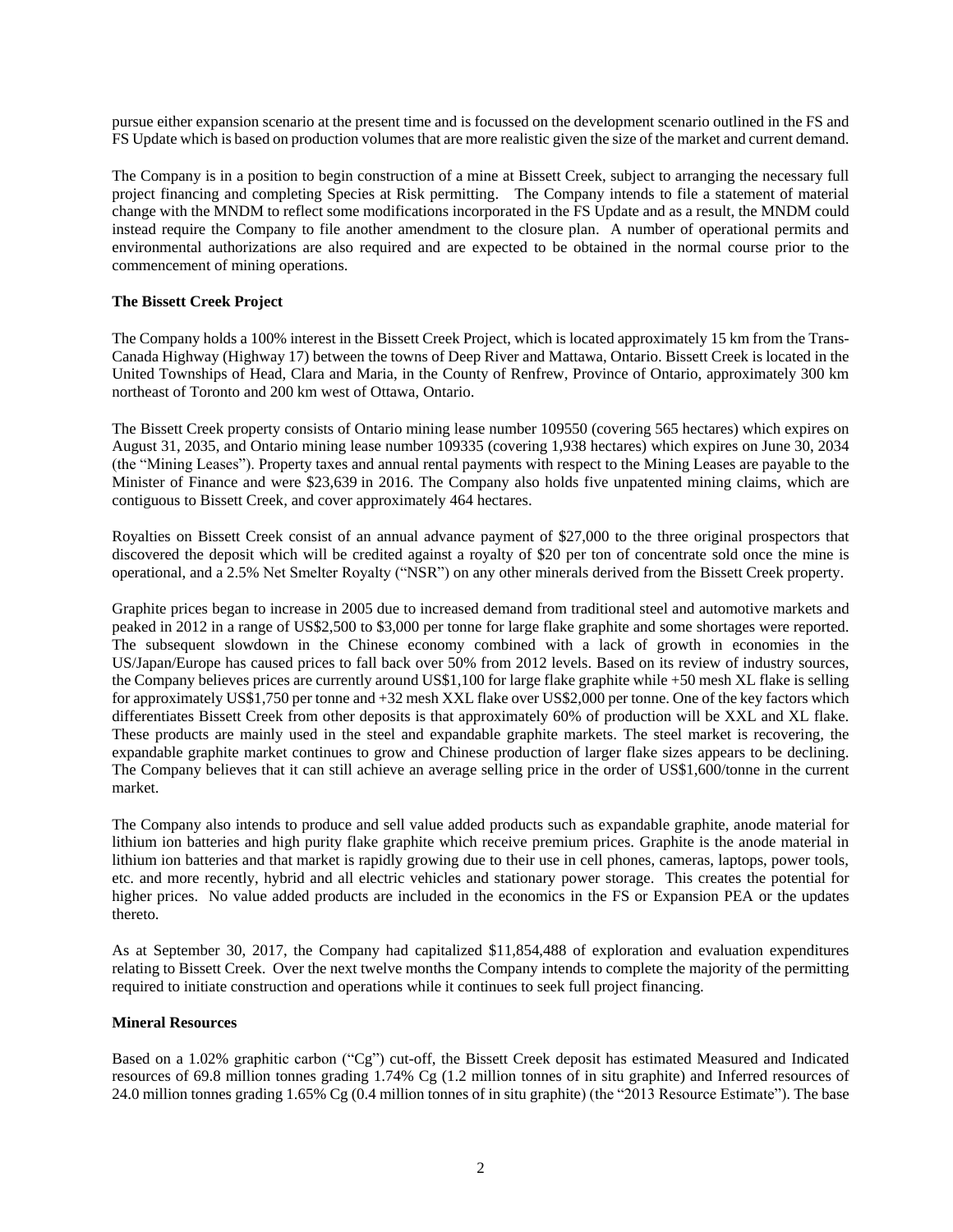case cut-off grade was determined from the results of the FS. Metal price assumptions in the FS reflect the exceptionally high content of coarse flake graphite and the high purity of concentrates from the Bissett Creek deposit which are very important factors that must be considered along with tonnage and grade.

Mineral resources were estimated in conformance with the CIM Mineral Resource definitions referred to in NI 43-101 Standards of Disclosure for Mineral Projects. Pierre Desautels, P.Geo., Principal Resource Geologist, and Gordon Zurowski, P.Eng., Principal Mining Engineer, both of AGP and Qualified Persons under NI 43-101 who are independent of the Company, prepared the mineral resource estimate.

*Mineral resources that are not mineral reserves do not have demonstrated economic viability. The estimate of mineral resources may be materially affected by environmental, permitting, legal, title, taxation, sociopolitical, marketing, or other relevant issues including changing costs, recoveries and mineral prices.*

*The quantity and grade of reported inferred mineral resources are uncertain in nature and there has been insufficient exploration drilling to define these inferred mineral resources as indicated or measured mineral resources and it is uncertain if further exploration will result in upgrading them to indicated or measured mineral resources.*

### **Feasibility Study**

The Company completed a bankable Full Feasibility Study for the Bissett Creek Project in August, 2012. The FS was prepared by GMining Services Inc. and confirmed the technical and financial viability of constructing and operating an open pit mine and 2,500 tpd processing plant at Bissett Creek**.** The Company subsequently revised the mine plan in the FS based on the 2013 Resource Estimate and updated the FS economics ("FS Update"). The FS Update also incorporated some modifications to capital and operating cost assumptions and lower graphite prices. The FS update was prepared by AGP and as it did not constitute a material change under securities regulations, a new NI 43-101 report was not filed.

|                                                        | 2013 FS Update<br>(base case) | <b>2012 FS</b> |
|--------------------------------------------------------|-------------------------------|----------------|
| Probable reserves (million tonnes)                     | $28.3Mt*$                     | 19.0Mt         |
| Feed Grade (% graphitic carbon)                        | $2.06\%$ *                    | 1.89%          |
| Waste to ore ratio (excl. low grade stockpile)         | 0.79                          | 0.50           |
| Processing rate (tonnes per day - 92% availability)    | 2,670                         | 2,300          |
| Mine life*                                             | 28 years                      | 23 years       |
| Mill recovery                                          | 94.7%                         | 92.7-94.7%     |
| Average annual production                              | 20,800t                       | 15,900t        |
| Capital cost (\$ millions - including 10% contingency) | \$101.6M                      | \$102.9M       |
| Cash operating costs (\$/tonne of concentrate)*        | \$795                         | \$968          |
| Mining costs (\$/tonne of ore)                         | \$5.63                        | \$5.79         |
| Processing costs (\$/tonne of ore)                     | \$8.44                        | \$9.60         |
| General and administrative costs (\$/tonne of ore)     | \$2.50                        | \$2.94         |
| CDN/US dollar exchange rate                            | 0.95                          | 1.00           |
|                                                        |                               |                |
| Graphite prices (US\$ per tonne)                       | \$1,800                       | \$2,100        |
| Pre tax NPV @8% (CDN\$ millions)                       | \$129.9                       | \$71.7         |
| Pre tax IRR $(\%)$                                     | 19.8%                         | 15.6%          |
| After tax NPV @8% (CDN\$ millions)                     | \$89.3                        | \$46.9         |
| After tax IRR $(\%)$                                   | 17.3%                         | 13.7%          |

## *Summary of Updated Feasibility Study Economics*

\*Includes 24 million tonnes ("Mt") grading 2.20% Cg and 4.0 Mt grading 1.26% Cg of low grade stockpile ("LGS") to be processed at the end of the mine life. An additional 12.5 Mt LGS grading 1.26% Cg is stored in the pit and is available for processing through a future expansion or at the end of the mine life. The waste to ore ratio is 0.24 if the low grade stockpile is processed. All grades are diluted.

The proposed development of the Bissett Creek graphite deposit consists of a shallow open pit mine and a processing plant with conventional crushing, grinding and flotation circuits followed by concentrate drying and screening. Power for the plant will be generated on site using compressed natural gas ("CNG") that will be delivered by truck from the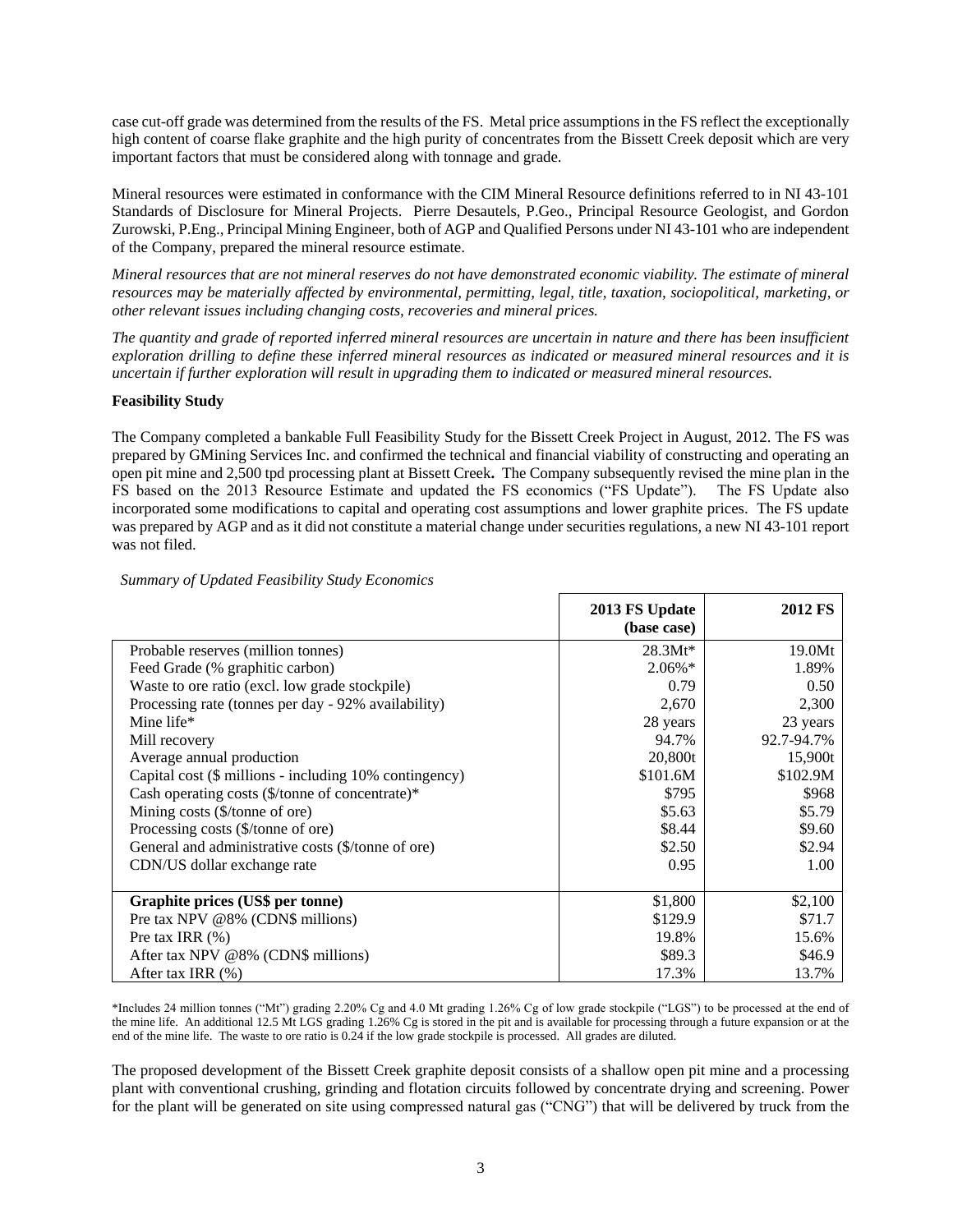main Trans Canada line, 15 km away. The processing plant includes a sulphide flotation circuit to remove enough sulphides to make approximately 97% of the tailings benign. All sulphide and non-sulphide generating waste rock will be backfilled into mined out areas of the pit after five years of operation, and all sulphide tailings after eight years, resulting in low final closure costs..

Probable mining reserves for the Bissett Creek deposit were established based on, and are a subset of, the 2013 Resource Estimate. The final mine plan only contemplated a 25 to 30 year operation and resulted in Probable reserves of 28.3 Mt of ore grading 2.06% Cg based on a COG of 0.96% Cg. Probable reserves include 24.3 Mt grading 2.20% Cg that will be processed first and 4.0 Mt grading 1.26% Cg from a low grade stockpile ("LGS") that will be processed at the end of the mine life. In order to increase head grades in the initial years of production while maintaining a reasonable stripping ratio, Measured and Indicated resources grading between 0.96% Cg and 1.5% Cg will be stockpiled, largely within the mined out areas of the pit. The total LGS will be 16.5 Mt grading 1.26% Cg and will provide a great deal of flexibility in future operations as it will be available for processing at a later date, either through an expanded facility or at the end of the mine life. It also represents a low cost source of feed that could be processed during periods of depressed prices.

There are an additional 27.3 million tonnes of Measured and Indicated resources grading 1.62% Cg which are not included in the mine plan and 24 million tonnes of Inferred resources grading 1.65% Cg which are treated as waste. Resources limits have not yet been fully defined and resources may be expanded in the future with additional drilling.

Flake graphite is sold based on 80% meeting the required size specification. Therefore, smaller flake sizes can be blended into larger as long as the carbon content is maintained. The -100 mesh small flake concentrate that will be produced from Bissett Creek is suitable for this purpose. After blending, the FS Update assumes 60% of Bissett Creek production will be  $+50$  mesh and a third of this material is actually  $+32$  mesh,  $35\%$  of production will be  $+80$  mesh, and 5% will be +100 mesh. The weighted average price that would be realized by Bissett Creek concentrates was estimated at US\$1,800/t at the time of the FS Update.

|                             | \$2,100 |            | \$1,800 |            | \$1,500 |            |
|-----------------------------|---------|------------|---------|------------|---------|------------|
|                             | $NPV*$  | <b>IRR</b> | $NPV*$  | <b>IRR</b> | $NPV^*$ | <b>IRR</b> |
| <b>Base Case</b>            | \$201.1 | 25.7%      | \$129.9 | 19.8%      | \$58.7  | 13.6%      |
| $Grade + 10\%$              | \$250.6 | 29.7%      | \$172.3 | 23.4%      | \$93.9  | 16.8%      |
| Grade $-10\%$               | \$151.6 | 21.6%      | \$87.6  | $16.2\%$   | \$23.6  | 10.3%      |
| <b>Operating costs -10%</b> | \$218.8 | 27.1%      | \$147.6 | 21.3%      | \$76.5  | 15.2%      |
| Operating costs $+10\%$     | \$183.4 | 24.2%      | \$112.2 | 18.3%      | \$41.0  | 11.9%      |
| Capex $-10\%$               | \$212.3 | 28.4%      | \$141.2 | 22.0%      | \$70.0  | 15.3%      |
| Capex $+10\%$               | \$189.8 | 23.4%      | \$118.7 | 18.0%      | \$47.5  | 12.2%      |
| $*$ \$ millions @ 8%        |         |            |         |            |         |            |

*Sensitivity Analysis - FS Update:*

A number of significant, low risk opportunities exist to improve upon the FS Update including.

- There is scope to reduce capital costs through the purchase of used equipment and lease financing of the mining fleet and natural gas generators.
- The 2013 Preliminary Economic Assessment and the Expansion PEA Update show that the economics of building a processing plant with double the capacity of that used in the FS Update are more attractive.
- Additional testing has determined that waste rock and the low grade stockpile will not become acid generating for a substantial period of time and therefore a lined pad is not required as contemplated in the FS Update. Also, the Company intends to build an engineered wetland to treat any run off from the low grade stockpile and therefore no financial assurance will be necessary to return to the pit, any potentially acid generating material that is stored on surface.
- The Company has carried out extensive purification testing and has developed a potentially commercial process to produce and sell high purity  $(\geq 99.95\% \text{ Cg})$  products. A pilot plant test is planned.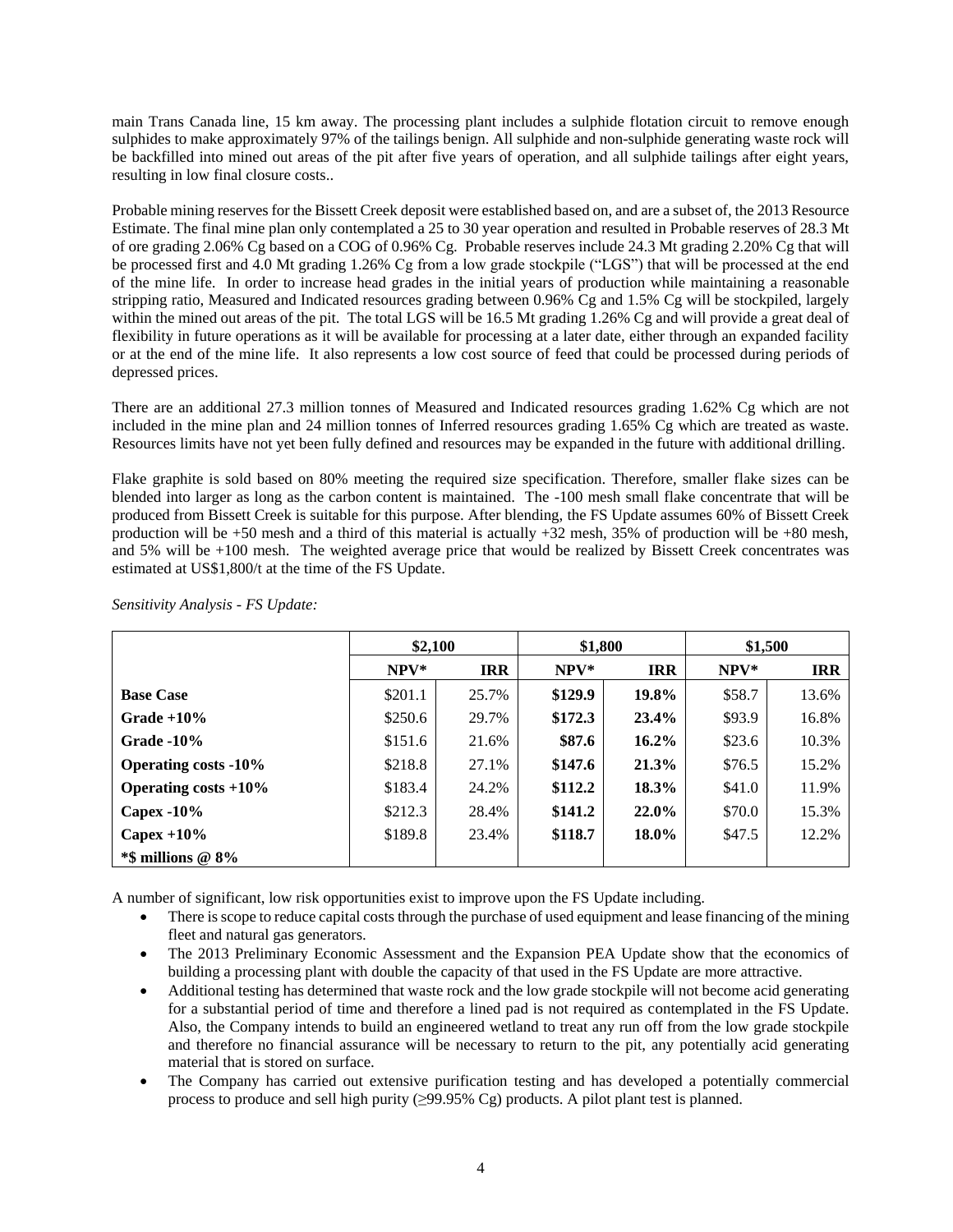• The Company has successfully upgraded Bissett Creek concentrate for use in lithium ion batteries. Testing to further define the capital and operating costs of constructing an upgrading facility is ongoing.

No revenues or costs associated with mine expansion or upgrading and purifying to sell into value added markets are included in the FS or the FS update.

#### **Expansion Preliminary Economic Assessment**

The Company completed and filed a NI 43-101 Technical Report with respect to a Preliminary Economic Assessment on an expansion case for Bissett Creek. The Expansion PEA was undertaken to demonstrate the ability to meet expected future growth in graphite demand by substantially increasing production from Bissett Creek based on Measured and Indicated resources only. The Expansion PEA was authored by Marc Leduc P. Eng. and estimates the economics of doubling mill throughput after three years of operation. It indicates that Bissett Creek has viable economics even at or below current depressed graphite price levels.

In 2014 the Company updated the Expansion PEA (the "Expansion PEA Update") in order to assess the economics of building a two Mtpa processing plant, at the outset, rather than increasing from one Mtpa to two Mtpa after three years of operation. For the Expansion PEA Update, Ken Kuchling, P.Eng., Senior Mining Associate of P&E Mining Consultants Inc. ("P&E") modified the Expansion PEA mine plan to commence production at the expanded 2.0 Mtpa production rate rather than ramping up in year three. Dan Peldiak, P.Eng. Principal Process Engineer, WorleyParsons Canada revised the capital and operating costs for the process plant. Andrew Bradfield, P.Eng. of P&E approved and authorized the disclosure of the technical information relating to the Expansion PEA Update. There is no requirement for a new NI 43-101 report relating to the Expansion PEA Update as the changes were not material. A press release was issued and filed on SEDAR and includes detailed cash flows relating to the Expansion PEA Update.

Both the Expansion PEA and the Expansion PEA Update show improved economics over the FS Update because production is essentially being doubled while capital costs increase by less than 50%. The Expansion PEA Update is a more optimal plan because it is more efficient to build one large mill rather than building a second parallel circuit after three years. However, a project this size has the potential to adversely affect prices, especially considering the volume of XL and XXL flake sizes that will be produced. The Company would only contemplate an expansion scenario if it had a strategic partner and secured offtake agreements.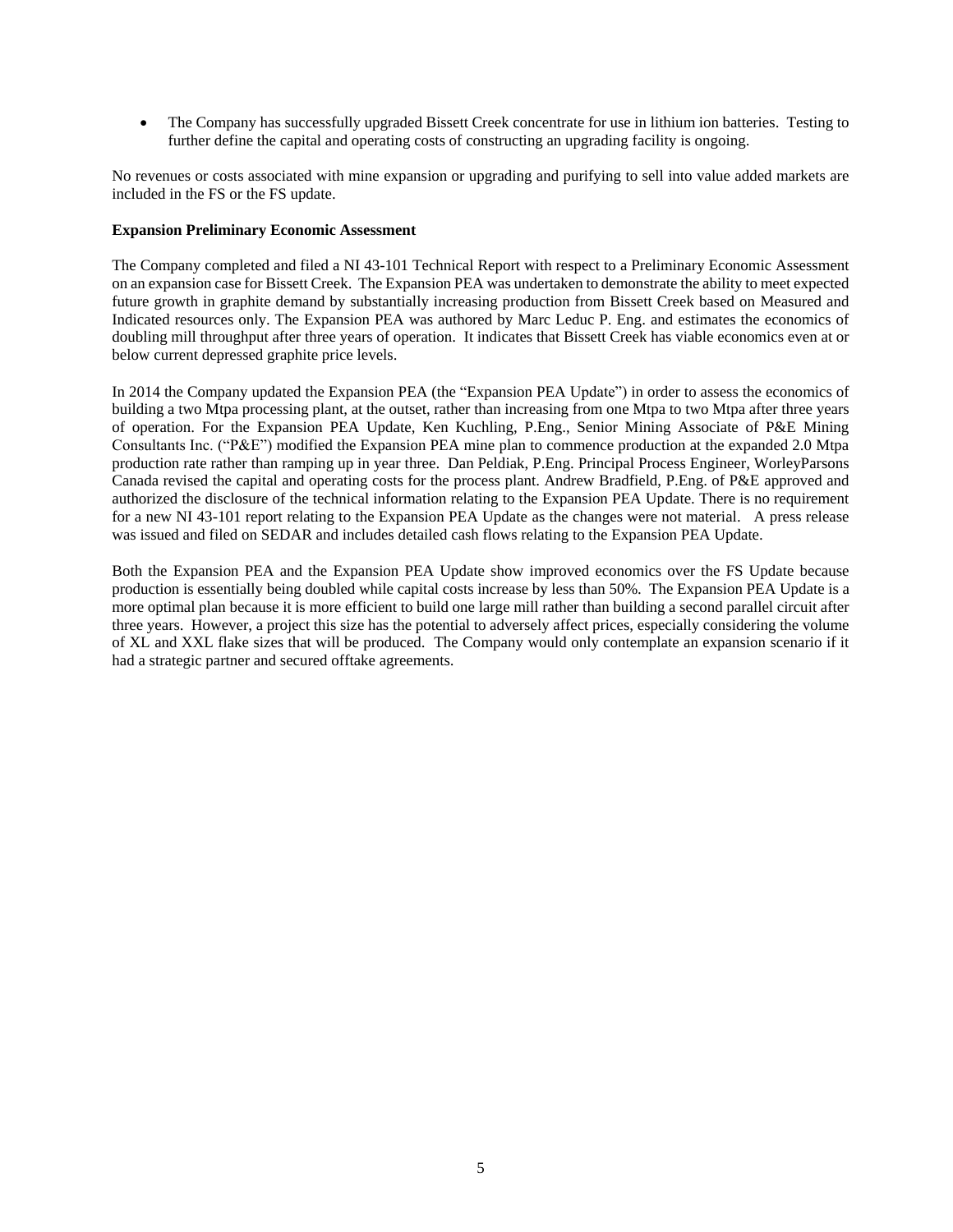### *Summary of PEA Results*

|                                                                | 2013             | 2013<br><b>Expansion</b> | 2014<br><b>Expansion</b> |
|----------------------------------------------------------------|------------------|--------------------------|--------------------------|
|                                                                | <b>FS Update</b> | <b>PEA</b>               | <b>PEA Update</b>        |
| Reserves/resources (million tonnes)*                           | $28.3*$          | $39.4*$                  | 40.5 <sup>1</sup>        |
| Feed Grade (% graphitic carbon)                                | 2.06%*           | 1.85%*                   | $1.83\%$ <sup>1</sup>    |
| Waste to ore ratio                                             | 0.79             | 0.24                     | 0.25                     |
| Processing rate (tonnes per day - 92% availability)            | 2,670            | 2,670-5,340              | 5,480                    |
| Mine life (years)                                              | 28               | 22                       | 21                       |
| Mill recovery                                                  | 94.7%            | 94.7%                    | 94.7%                    |
| Average annual production                                      | 20,800t          | 33,183t                  | 44,200 <sup>2</sup>      |
| Initial capital cost (\$ millions - including 10% contingency) | \$101.6M         | \$101.6M                 | \$134.1                  |
| Expansion capital                                              | <b>NA</b>        | \$45.2M                  | <b>NA</b>                |
| Sustaining capital                                             | \$43.0           | \$58.7M                  | \$55.1                   |
| Cash operating costs (\$/tonne of concentrate)                 | \$795            | \$695                    | \$736                    |
| Mining costs (\$/tonne of ore)                                 | \$5.63           | \$4.05                   | \$3.74                   |
| Processing costs (\$/tonne of ore)                             | \$8.44           | \$7.35                   | \$7.78                   |
| General and administrative costs (\$/tonne of ore)             | \$2.50           | \$1.45                   | \$1.45                   |
| CDN/US dollar exchange rate                                    | 0.95             | 0.95                     | 0.95                     |

**\*The probable reserve in the FS update consists of 24 million tonnes ("Mt") grading 2.20% Cg and 4.0 Mt of low grade stockpile ("LGS") grading 1.26% Cg. The PEA accelerates the processing of the probable reserve and processes an additional 11.1 million tonnes of measured and indicated resources from the LGS at the end of the mine life. All grades are diluted.**

**<sup>1</sup> Potentially economically extractable resources are based on the 24 million tonne probable reserve grading 2.20% Cg (as estimated in the FS Update) being processed first followed by the processing of 16.1 million tonnes of Measured and Indicated resources grading 1.26 % Cg from a low grade stockpile.** *Mineral resources that are not mineral reserves do not have demonstrated economic viability.* 

**2 first 10 years**

|                                     | FS<br><b>Update</b> | <b>Expansion PEA</b> |         |         | <b>Expansion PEA Update</b> |             |         |
|-------------------------------------|---------------------|----------------------|---------|---------|-----------------------------|-------------|---------|
|                                     |                     | (base case)          |         |         |                             | (base case) |         |
| Graphite prices (US\$ per tonne)    | \$1,800             | \$2,100              | \$1,800 | \$1,500 | \$2,100                     | \$1,800     | \$1,500 |
|                                     |                     |                      |         |         |                             |             |         |
| Pre tax NPV @8% (CDN\$<br>millions) | \$129.9             | \$335.6              | \$231.0 | \$126.6 | \$380.9                     | \$264.7     | \$148.4 |
| Pre tax IRR $(\%)$                  | 19.8%               | 33.0%                | 26.3%   | 18.8%   | 40.7%                       | $31.7\%$    | 22.2%   |
|                                     |                     |                      |         |         |                             |             |         |
| After tax NPV@8%(CDN\$<br>millions) | \$89.3              | \$221.9              | \$150.0 | \$77.3  | \$257.9                     | \$178.9     | \$99.0  |
| After tax IRR $(\%)$                | 17.3%               | 27.7%                | 22.0%   | 15.7%   | 33.9%                       | $26.7\%$    | 18.9%   |

#### **Corporate Developments**

On March 24, 2017 the Company completed a non-brokered private placement and issued 8,333,333 units at a price of \$0.30 per unit for gross proceeds of \$2,500,000. Each unit consisted of one common share and one half of one common share purchase warrant, with each full warrant entitling the holder to purchase one common share at a price of \$0.40 per share for a period of two years.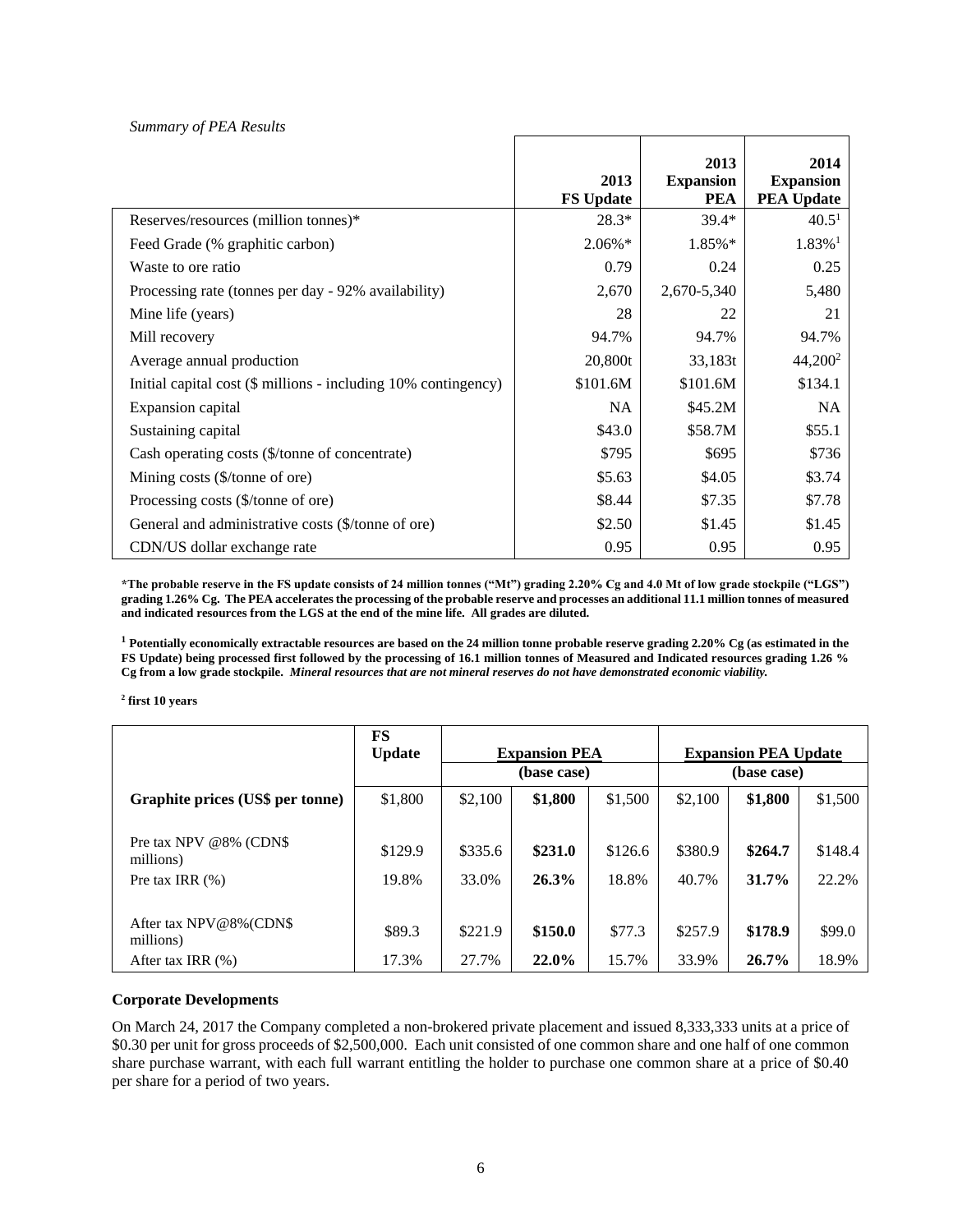In April, 2017 the Company announced the results of additional metallurgical test work designed to optimize the purity of concentrates that will be produced from the Bissett Creek deposit. Testing carried out by SGS Lakefield ("SGS") evaluated new approaches to graphite processing developed since the Company completed the FS Update. SGS evaluated the effect on the flake size distribution and carbon content of graphite concentrates from using a stirred media mill instead of, or as a compliment to, the polishing mill. The stirred media mill successfully increased the overall purity of an earlier pilot plant concentrate from 93.4 to 97.9% Cg. The increase was mainly attributable to the smaller size fractions which averaged over 97% Cg. The higher purity of the finer materials will further enhance the price and marketability of the Bissett Creek concentrates.

In 2017 the Company hired three consultants to assist with the development of the Bissett Creek Project.

- Mr. Placido Campos is a Professional Engineer with 32 years of experience in graphite production and processing and has held a number of senior positions with Nacional de Grafite, the largest graphite producer outside of China, including most recently as General Manager of Operations. Mr. Campos was also formerly Graphite Beneficiation Manager with Syrah Resources where he was responsible for the metallurgical process and production.
- Mr. Antonio de Assis has over 30 years of international sales and marketing experience including General Manager of Worldwide Sales and Marketing with Nacional de Grafite and General Manager of Sales and Marketing with Syrah Resources. Mr. Assis has developed a marketing plan for Northern Graphite with respect to products, markets, prices and customers..
- Mr. Ivan Cisneros is assisting the Company in developing a strategy for upgrading Bissett Creek mine concentrates into value added products. Mr. Cisneros has a B.Sc. in Chemical Engineering and Masters and Ph.D. degrees in PetroChemistry from the University of Poitiers (France) and has many years of experience in the petrochemical and graphite industries. He was General Technical Manager of Nacional de Grafite.

In August, 2017 the Company announced the results of additional metallurgical test work carried out on ore from Bissett Creek by BGRIMM, a Chinese state owned metallurgical research and development company. BGRIMM confirmed the high recoveries and high purities used in the Feasibility Study and successfully increased the percentage of high value, +50 mesh XL flake in the final concentrate from 48 to 61 per cent.

#### **Selected Information**

The selected financial information set out below is based on and derived from the Financial Statements which have been prepared in accordance with IFRS.

|                                                            | Nine months ended<br><b>September 30, 2017</b> | Nine months ended<br><b>September 30, 2016</b> |
|------------------------------------------------------------|------------------------------------------------|------------------------------------------------|
|                                                            | P                                              |                                                |
| <b>Statement of Operations and Comprehensive Loss Data</b> |                                                |                                                |
| <b>Total Revenue</b>                                       | Nil                                            | Nil                                            |
| <b>Total Expenses</b>                                      | 621,857                                        | 1,445,265                                      |
| Net Income/(Loss)                                          | (613, 645)                                     | (1,419,519)                                    |
| Net Income/(Loss) per Share – basic and diluted            | (0.01)                                         | (0.03)                                         |
| <b>Statement of Financial Position Data</b>                | As at                                          | As at                                          |
|                                                            | <b>September 30, 2017</b>                      | <b>December 31, 2016</b>                       |
| <b>Total Assets</b>                                        | 15,185,618                                     | 13,405,650                                     |
| <b>Total Long-Term Debt</b>                                | Nil                                            | Nil                                            |
| <b>Total Liabilities</b>                                   | 423.594                                        | 402,416                                        |
| Shareholders' Equity:                                      |                                                |                                                |
| <b>Share Capital</b>                                       | 23,322,245                                     | 21,459,258                                     |
| Equity                                                     | 14.762.024                                     | 13.003.234                                     |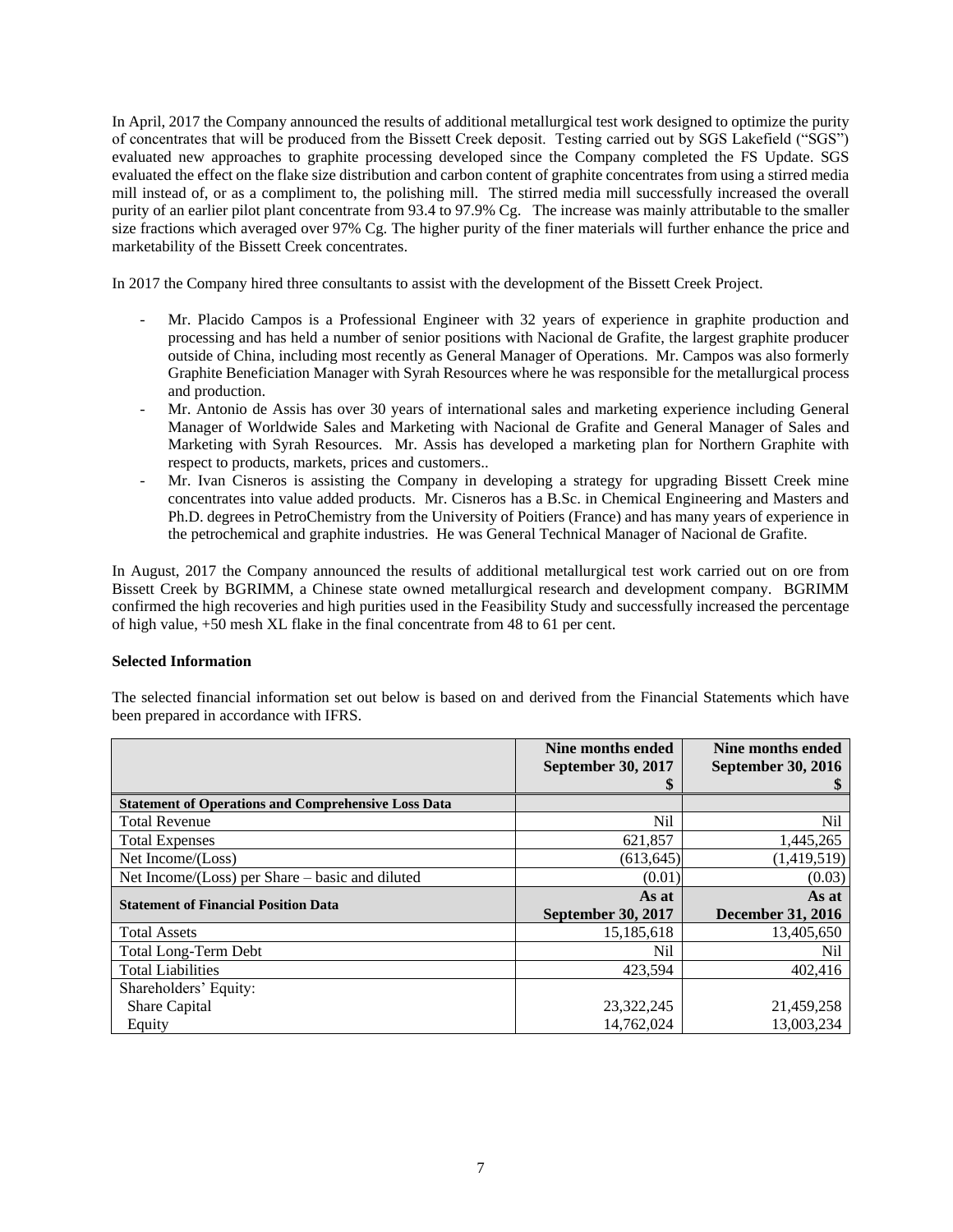## **Results of Operations**

|                                               | Three months ended September 30 |            | Nine months ended September 30 |             |  |
|-----------------------------------------------|---------------------------------|------------|--------------------------------|-------------|--|
|                                               | 2016                            | 2015       | 2016                           | 2015        |  |
|                                               | \$                              | \$         | \$                             |             |  |
| <b>General and administrative</b><br>expenses |                                 |            |                                |             |  |
| Management and consulting fees                | 84,657                          | 72,233     | 261,980                        | 190,592     |  |
| Legal and audit                               | 7,354                           | 7,453      | 35,726                         | 23,354      |  |
| Office and miscellaneous                      | 90,832                          | 56,247     | 241,568                        | 248,617     |  |
| Share-based payments                          |                                 | 42,421     | 54,573                         | 935,620     |  |
| Depreciation                                  | 8,686                           | 13,983     | 28,078                         | 47,126      |  |
| Foreign exchange (gain) loss                  | (68)                            |            | (68)                           | (44)        |  |
| <b>Loss from operations</b>                   | (191, 461)                      | (192, 337) | (621, 857)                     | (1,445,265) |  |
| Interest income                               | 5,354                           | 788        | 8,212                          | 3,746       |  |
| Gain on disposal of equipment                 |                                 | 22,000     |                                | 22,000      |  |
| <b>Income before taxes</b>                    | (186, 107)                      | (169, 549) | (613, 645)                     | (1,419,519) |  |
| Tax expense                                   |                                 |            |                                |             |  |
| Loss and comprehensive loss for<br>the period | (186, 107)                      | (169, 549) | (613, 645)                     | (1,419,519) |  |

Management and consulting fees increased to \$261,980 in the first nine months of 2017 as compared to \$190,592 in the first nine months of 2016 primarily as a result of the reinstatement of the CEO's full salary following a voluntary reduction in prior years. Legal and audit fees increased to \$35,726 from \$23,354 as a result of the private placement completed in the first quarter of 2017. Office and miscellaneous expenses decreased to \$241,568 in the first nine months of 2017 from \$248,617 in the first nine months of 2016 due to lower investor relations and promotion expenditures. During the first nine months of 2017 the Company recognized \$54,573 in non-cash share-based expenses related to stock option grants as compared to \$935,620 in the same period of 2016. Depreciation expense decreased to \$28,078 in the nine months ended September 30, 2017 from \$47,126 in 2016.

For the nine months ended September 30, 2017, the Company recorded a loss and comprehensive loss of \$613,645, or \$0.01 per share, compared to \$1419,519, or \$0.03 per share for the same period in 2016, primarily as a result of including non-cash charges for share-based payment expenses of \$935,620 related to the April 2016 stock option grants.

Expenses capitalized to the Company's exploration and evaluation assets during the nine months ended September 30, 2017 increased to \$284,595 from \$138,413 in the same period last year. Environmental and mine permitting expenses totaled \$64,114 versus \$21,819 in the first nine months of 2016. Metallurgical expenses increased from \$18,129 to \$127,414 as work continued on spherical graphite process development and confirmation of the flow sheet used in the FS. Engineering expenditures totaled \$22,123 versus \$47,993 in the first nine months of 2016. Site and royalty expenses increased to \$67,744 in the first nine months of 2017 compared to \$50,472 in the same period last year.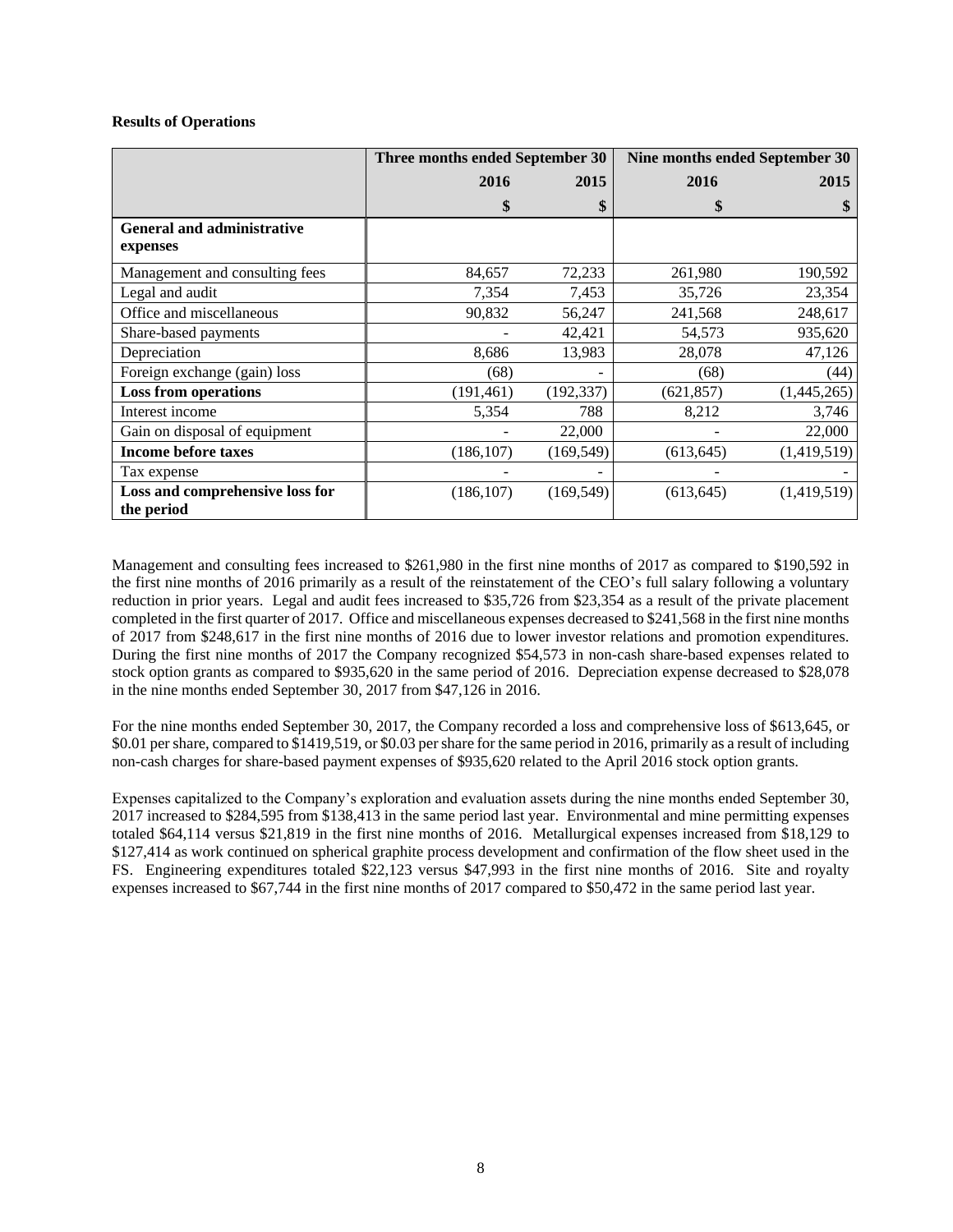# **Summary of Quarterly Results**

| Year          |                | <b>Interest</b> |                   | <b>Income (Loss)</b> |
|---------------|----------------|-----------------|-------------------|----------------------|
| ended         |                | <b>Income</b>   | <b>Total Loss</b> | Per share            |
| <b>Dec 31</b> | <b>Quarter</b> | \$              | \$                | 5                    |
| 2017          | 3              | 5,354           | (186, 107)        | (0.00)               |
|               | $\overline{2}$ | 2,858           | (272, 263)        | (0.00)               |
|               |                |                 | (155, 275)        | (0.00)               |
| 2016          | 4              | 1,835           | (254, 274)        | (0.00)               |
|               | 3              | 788             | (169, 549)        | (0.00)               |
|               | $\overline{2}$ | 1,345           | (1,101,945)       | (0.02)               |
|               |                | 1,613           | (155, 525)        | (0.00)               |
| 2015          | 4              | 4,741           | (164, 476)        | (0.00)               |
|               | 3              | 2,359           | (118, 945)        | (0.00)               |
|               | $\overline{2}$ | 1,852           | (235,907)         | (0.01)               |
|               |                | 3,247           | (516, 948)        | (0.01)               |
| 2014          | 4              | 8,748           | (142, 374)        | (0.00)               |

The summary of quarterly results has been prepared in accordance with IFRS.

The Company, as an exploration stage company, experiences a high degree of variability in its quarterly results. The Company's expenses are not related to the regular and continuous activities that take place when a mine is in production. In the first three months of 2015, the Company awarded stock options which contributed \$249,723 to the increase in loss & comprehensive loss. In the second quarter of 2016, the Company awarded stock options which contributed \$884,318 to the increase in loss & comprehensive loss.

#### **Liquidity and Capital Resources**

As at September 30, 2017:

- The Company's working capital increased to \$2,194,456 as a result of completing the \$2,500,000 private placement on March 24, 2017, from \$692,183 as at December 31, 2016: and
- The Company had \$2,290,940 in cash, receivables, and prepaid expenses, compared to \$767,489 as at December 31, 2016.

The Company has a long-term reclamation deposit with the Ministry of Finance for the Province of Ontario of \$815,689. The MCP requires the Company to deposit an additional \$800,000 prior to placing any footings in the ground for construction of structures such as buildings and dams and \$729,088 prior to the commencement of commercial production. The deposit accrues interest and represents a financial guarantee to the Province of Ontario that the Company can effect the proper reclamation and closure of the Bissett Creek site when activities are terminated pursuant to the MCP. The Company is responsible for any reclamation costs in excess of the deposit.

On November 2, 2017 the Company announced that it plans to complete a non-brokered private placement of 3.33 million units at a price of \$0.45 per unit for gross proceeds of \$1.5 million. Each unit will consist of one common share and one half of one common share purchase warrant with each full warrant entitling the holder to purchase one common share at a price of \$0.60 per share for a period of two years. The securities to be issued will be subject to a four month hold period from the date of closing and the placement is subject to approval by the TSX Venture Exchange. Finders' fees will be payable on part of the placement and consist of 6.5% in cash, and warrants equal to 6.5% of the units issued with each warrant exercisable to acquire one common share at a price of \$0.60 for a period of one year.

#### **Contractual Obligations**

As at September 30, 2017, the Company had no contractual obligations (commitments as at December 31, 2016 – \$nil) to purchase goods or services that are enforceable and legally binding on the Company.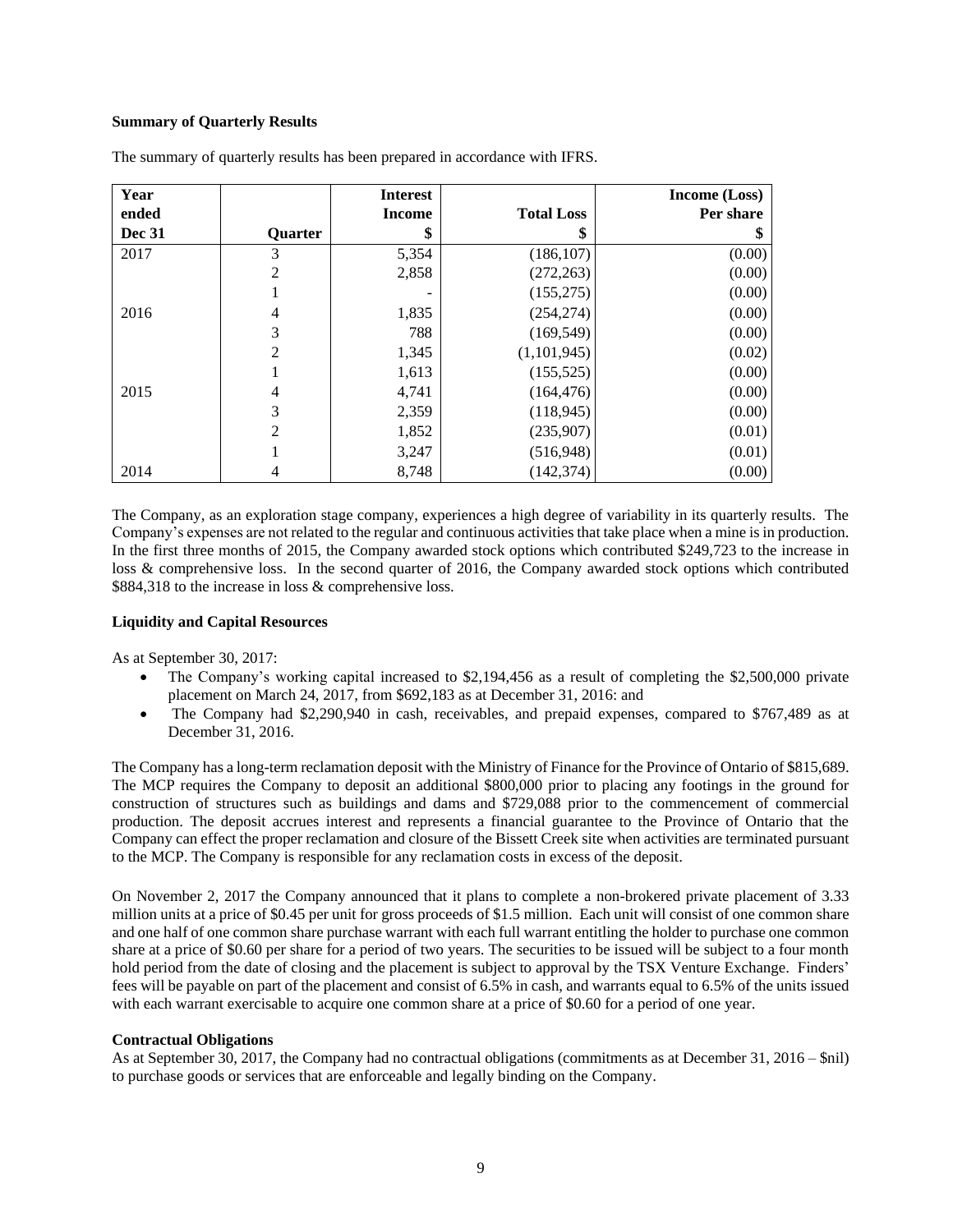#### **Off Balance Sheet Arrangements**

The Company does not have any off balance sheet arrangements.

## **Transactions with Related Parties**

*Major Shareholder* The Company has no major shareholder.

#### *Key Management Compensation*

In the nine months ended September 30, 2017, the Company expensed management fees to companies owned and controlled by key management personnel of \$nil (2016 – \$50,088), and salary and compensation to key management personnel of \$187,500 (2016 – \$127,115). In the nine months ended September 30, 2017, the Company provided employee benefits totaling \$nil (2016 - \$5,457) to key management personnel.

*Other Related Party Transactions* There were no related party transactions.

## **Proposed Transactions**

The Company continually reviews potential merger, acquisition, investment and other joint venture transactions that could enhance shareholder value. At the current time, there are no reportable proposed transactions.

## **Changes in Accounting Policies**

#### *Recent and future pronouncements issued*

Certain pronouncements were issued by the IASB or the International Financial Reporting Interpretations Committee ("IFRIC") that are mandatory for accounting periods after December 31, 2016. Pronouncements that are not applicable or do not have a significant impact to the Company have been excluded from the discussion below. The Company is currently evaluating the potential impacts of these new standards.

IFRS 9, Financial Instruments (effective January 1, 2018) introduces new requirements for the classification and measurement of financial assets, and will replace IAS 39. IFRS 9 uses a single approach to determine whether a financial asset is measured at amortized cost or fair value, replacing the multiple classification options available in IAS 39.

IFRS 16, Leases, was issued by the IASB in January 2016. The new standard brings most leases on balance sheet for lessees under a single model, eliminating the distinction between operating and finance leases. Lessor accounting however remains largely unchanged and the distinction between operating and finance leases is retained. This standard is effective for annual reporting periods on or after January 1, 2019. Early adoption is permitted if IFRS 15 has also been adopted.

IFRS 15 replaces the previous revenue standard IAS 18, Revenue, and the related Interpretations on revenue recognition. The standard scopes out contracts that are considered to be lease contracts, insurance contracts and financial instruments. The new standard is a control-based model as compared to the existing revenue standard which is primarily focused on risks and rewards. Under the new standard, revenue is recognized when a customer obtains control of a good or service. Transfer of control occurs when the customer has the ability to direct the use of and obtain the benefits of the good or service. This standard is effective for reporting periods beginning on or after January 1, 2018.

### **Critical Accounting Estimates and Judgements**

The preparation of the Financial Statements requires Management to make estimates, assumptions, and judgements about the future that affect the amounts recorded in the Financial Statements. These estimates, assumptions, and judgements are based on the Company's experience and management's expectations about future events that are believed to be reasonable under the circumstances. They are continually being re-evaluated based on new facts and experience. Actual results may differ from estimates, assumptions and judgements. The effect of a change in an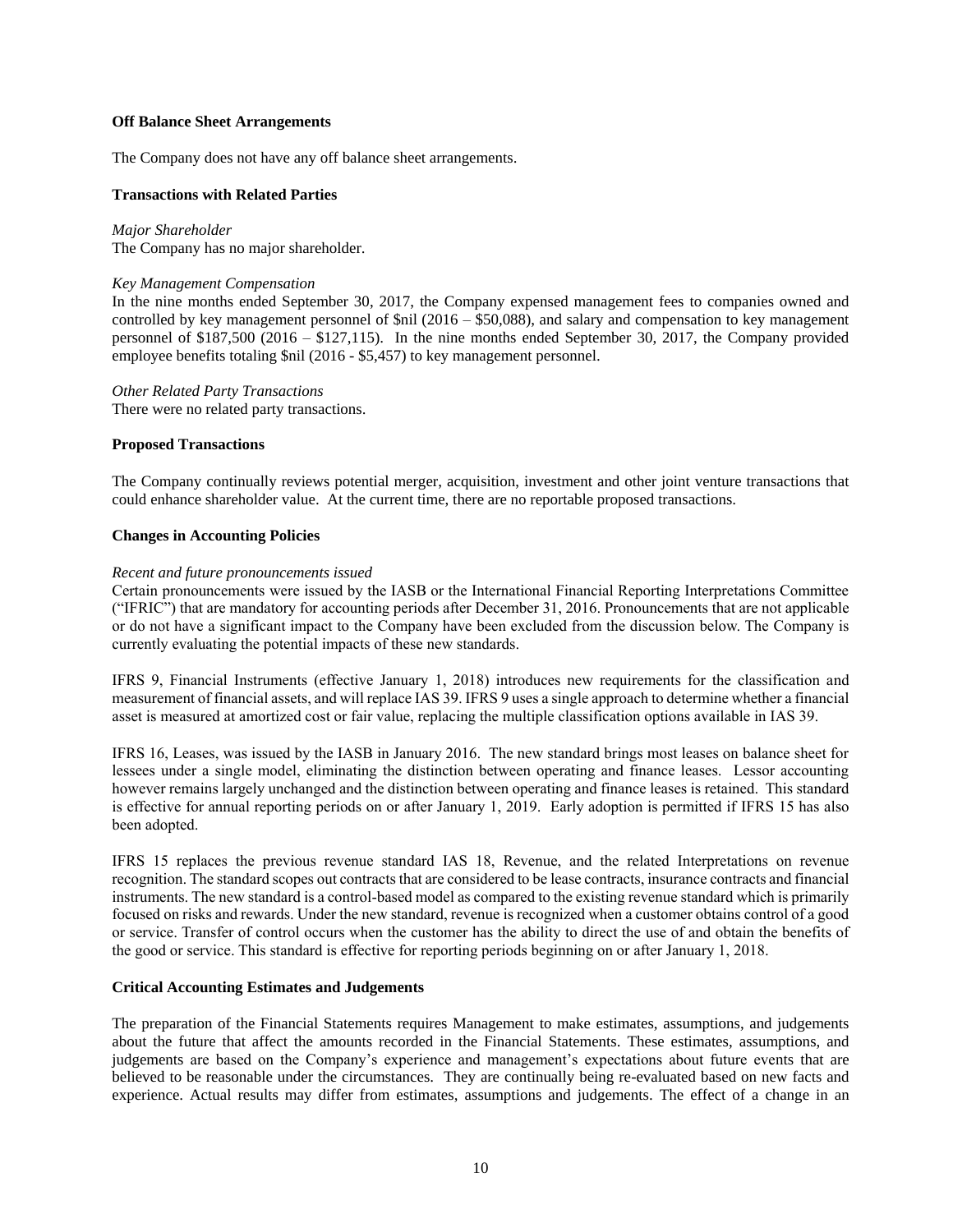accounting estimate is recognized prospectively in the period of change and future periods if the change impacts both periods.

Significant estimates used in the preparation of the Financial Statements include, but are not limited to:

- (i) asset carrying values and impairment charges
- (ii) the economic recoverability of exploration expenditures incurred and the probability of future economic benefits from development expenditures incurred
- (iii) the expected costs of asset retirement obligations, and
- (iv) the calculation of share-based compensation and warrants which includes the assumptions used in the Black-Scholes option pricing model including volatility, estimated forfeiture rates and expected time until exercise

Significant judgements used in the preparation of the Financial Statements include, but are not limited to:

- (i) those relating to the assessment of the Company's ability to continue as a going concern
- (ii) the useful lives and related depreciation of property and equipment
- (iii) the identification of separately identifiable components in property and equipment where their respective cost is significant in comparison to the total cost
- (iv) the classification of expenditures as exploration and evaluation assets, and
- (v) the recognition of deferred tax

#### **Critical Accounting Policies**

The Company believes the following critical accounting policies affect its more significant judgments and estimates used in the preparation of its financial statements.

## *Going Concern*

The critical assumption made by management is that the Company will continue to operate as a going concern. The Company is an exploration stage company that incurred a net loss of \$613,645 for the nine months ended September 30, 2017 (2016 - \$1,419,519) and has an accumulated deficit of \$11,906,217 since the inception of the Company. The Company completed a private placement on March 24, 2017 with gross proceeds of \$2,500,000 and as at September 30, 2017, had working capital of \$2,194,456. This level of working capital will enable the Company to continue as a going concern for at least the next 12 months. However, substantial additional capital is required to ultimately build a mine and processing plant at Bissett Creek and to enable the Company to enter production and continue its operations. There is a high degree of risk and many inherent uncertainties in the mining industry and there is no assurance management will be successful in its endeavours.

The Financial Statements have been prepared on a going concern basis, which assumes that the Company will be able to continue in operation for the foreseeable future and will be able to realize its assets and discharge its liabilities and commitments in the normal course of business.

With the continuation of weak investor sentiment in the graphite and resource sectors for an extended period of time, there exists a material uncertainty as to the Company's ability to raise additional funds on favourable terms. The Company's activities have considerable scope for flexibility in terms of the amount and timing of expenditures. The Company will thoroughly assess all such activities before undertaking them in advance of securing additional financing. The Company's Financial Statements do not include any adjustments that might result from negative outcomes with respect to these uncertainties.

### *Impairment of Long-Lived Assets*

At each balance sheet date, the Company assesses whether there is any indication that any long-lived assets or finite life tangible assets are impaired. The Company monitors the recoverability of long-lived assets based on factors such as current market value, future asset utilization, business climate and future undiscounted cash flows expected to result from the use of the assets. An impairment is recognized if the recoverable amount, determined as the higher of an asset's fair value less cost to sell and the discounted future cash flows generated from use and eventual disposal of an asset, is less than its carrying value. Where the carrying amount of an asset exceeds its recoverable amount, the asset is considered impaired and is written down to its recoverable amount.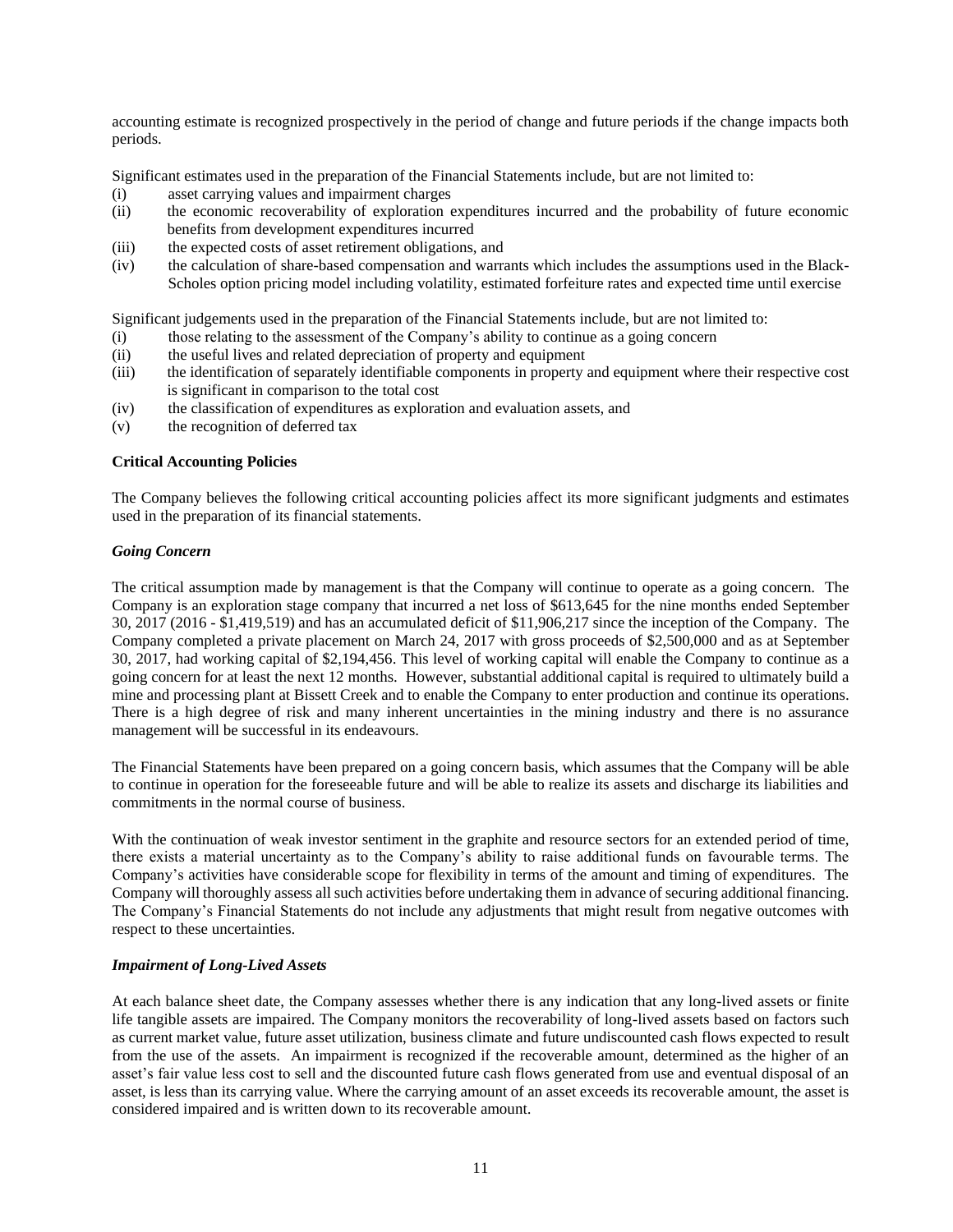Mining properties and exploration and evaluation assets are also assessed for impairment upon the transfer of exploration and evaluation assets to development assets regardless of whether facts and circumstances indicate that the carrying amount of the exploration and evaluation assets is in excess of their recoverable amount.

## *Mining properties and exploration and evaluation expenditures*

Mining properties correspond to acquired interests in mining exploration permits/claims/leases which include the rights to explore, mine, extract and sell all minerals from such permits/claims/leases. All pre-exploration costs, i.e. costs incurred prior to obtaining the legal right to undertake exploration and evaluation activities on an area of interest, are expensed as incurred. Once the legal right to explore has been acquired, exploration and evaluation expenditures are capitalized in respect of each identifiable area of interest until the technical feasibility and commercial viability of extracting a mineral resource are demonstrated.

General and administration expenditures relating to exploration are capitalized where they can be directly attributed to the site undergoing exploration and evaluation.

Exploration and evaluation assets are carried at historical cost, less any impairment losses recognized.

When technical feasibility and commercial viability of extracting a mineral resource are demonstrated for an area of interest, the Company stops capitalizing exploration and evaluation costs for that area, tests recognized exploration and evaluation assets for impairment, and reclassifies any unimpaired exploration and evaluation assets either as tangible or intangible mine development assets according to the nature of the assets.

## *Share-based compensation*

The Company has a share option plan (the "Plan") described in Note 6 of the Financial Statements. The Company measures the compensation cost of stock options issued under the Plan using the fair-value method as determined using the Black-Scholes option pricing model. Compensation costs are measured at the grant date based on the fair value of the award and are recognized over the vesting period in net income (loss) with a corresponding increase to contributed surplus. Upon exercise, common shares are issued from treasury and the amount reflected in contributed surplus is credited to share capital, as adjusted for any consideration paid.

The Black-Scholes option pricing model incorporates highly subjective assumptions, including volatility, estimated forfeiture rates and expected time until exercise, which affect the calculated values. At the end of each reporting period, the Company reviews the option pricing model and updates model inputs for any changes for the purposes of determining the fair value of new grants, and reflects the impact of changes to non-market input estimates for previous grants in net income (loss) with a corresponding adjustment to contributed surplus.

#### *Restoration and site closure provision*

The Company has an obligation to reclaim the Bissett Creek Project after the end of mining operations and has estimated the costs necessary to comply with existing reclamation standards. The fair value of an asset retirement obligation is recorded in the period in which it is incurred. When the liability is initially recorded, the cost is capitalized by increasing the carrying amount of the related long-lived asset. Over time, the liability is adjusted to reflect the passage of time (accretion expense) and for changes in estimated future cash flows. Accretion expense is charged to the statement of comprehensive profit or loss, while adjustments related to changes in estimated cash flows are recorded as increases or decreases in the carrying value of the asset. The capitalized cost is amortized over the useful life of the related asset. Upon settlement of the liability, a gain or loss is recorded if the actual costs incurred are different from the liability recorded.

# *Income Taxes*

The Company uses the asset and liability method of accounting for income taxes. Under this method, deferred tax is determined based on differences between the financial statement carrying values of existing assets and liabilities and their respective income tax bases (temporary differences), and losses carried forward. Deferred tax is measured using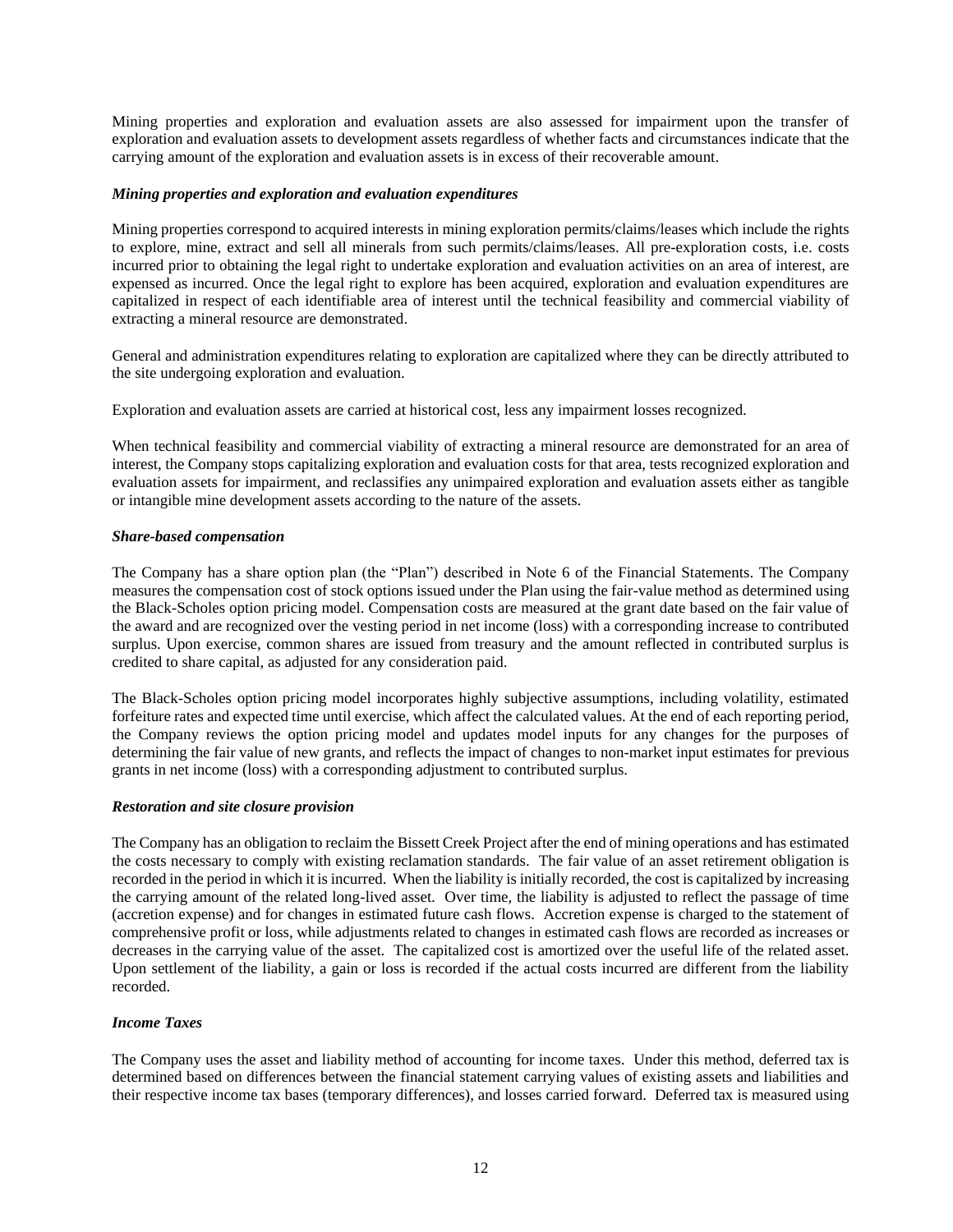the enacted tax, or substantially enacted tax rates which will be in effect when the temporary differences are likely to reverse. The effect on deferred tax of a change in tax rates is included in operations in the period in which the change is enacted. The amount of deferred tax recognized is limited to the amount of the benefit that is probable.

Deferred tax and the recognition and measurement of uncertain tax positions are subject to various assumptions and management judgement. Actual results may differ from these estimates. In circumstances where the applicable tax laws and regulations are either unclear or subject to ongoing varying interpretations, it is reasonably possible that changes in these estimates could occur that materially affect the amounts of deferred tax recorded at September 30, 2017.

### **Financial instruments**

All financial instruments are required to be measured at fair value on initial recognition. Measurement in subsequent periods depends upon whether the financial instrument is classified as fair value through profit or loss ("FVTPL"), available-for-sale assets, held-to-maturity investments, loans and receivables, or other liabilities measured at amortized cost ("Other Financial Liabilities"). Financial instruments classified as FVTPL are measured at fair value with unrealized gains and losses recognized in the statement of operations. Available-for-sale asset financial instruments are measured at fair value with unrealized gains and losses recognized in other comprehensive income. Financial assets classified as held-to-maturity investments, loans and receivables and Other Financial Liabilities, are measured at amortized cost. Transaction costs in respect of financial assets and liabilities which are FVTPL are recognized in profit or loss immediately. Transaction costs in respect of Other Financial Instruments are included in the initial fair value measurement of the financial instrument.

The Company may enter into derivative contracts or, financial instruments and non-financial contracts containing embedded derivatives. Embedded derivatives are required to be accounted for separately at fair value as derivatives when the risks and characteristics of the embedded derivatives are not closely related to those of their host contract, and the host contract is not carried at fair value.

### **Disclosure of Outstanding Share Data (as at November 9, 2017):**

#### *Common Shares*

Authorized: Unlimited number of common shares. Outstanding: 59,817,612 common shares.

# *Warrants*

A summary of the Company's warrants outstanding and exercisable at November 9, 2017 is presented below:

|                       | <b>Warrants</b> | Warrants    |                    |
|-----------------------|-----------------|-------------|--------------------|
| <b>Exercise price</b> | outstanding     | exercisable | <b>Expiry date</b> |
| \$0.35                | 455,000         | 455,000     | March 24, 2018     |
| \$0.40                | 4.166.666       | 4.166.666   | March 24, 2019     |

# *Share Options*

A summary of the Company's share options outstanding and exercisable at November 9, 2017 is presented below:

|                       | <b>Options</b> | <b>Options</b> |                    |
|-----------------------|----------------|----------------|--------------------|
| <b>Exercise price</b> | outstanding    | exercisable    | <b>Expiry date</b> |
| \$0.85                | 500,000        | 500,000        | December 20, 2017  |
| \$0.70                | 600,000        | 600,000        | January 9, 2020    |
| \$0.50                | 2.775,000      | 2,775,000      | April 27, 2021     |
|                       | 3,875,000      | 3,875,000      |                    |

#### **Trends**

There are significant uncertainties regarding the prices of industrial minerals and in the availability of equity financing for the purposes of mineral exploration and development. For instance, the prices of industrial minerals, including graphite, have fluctuated widely in recent years and it is expected that wide fluctuations may continue. Management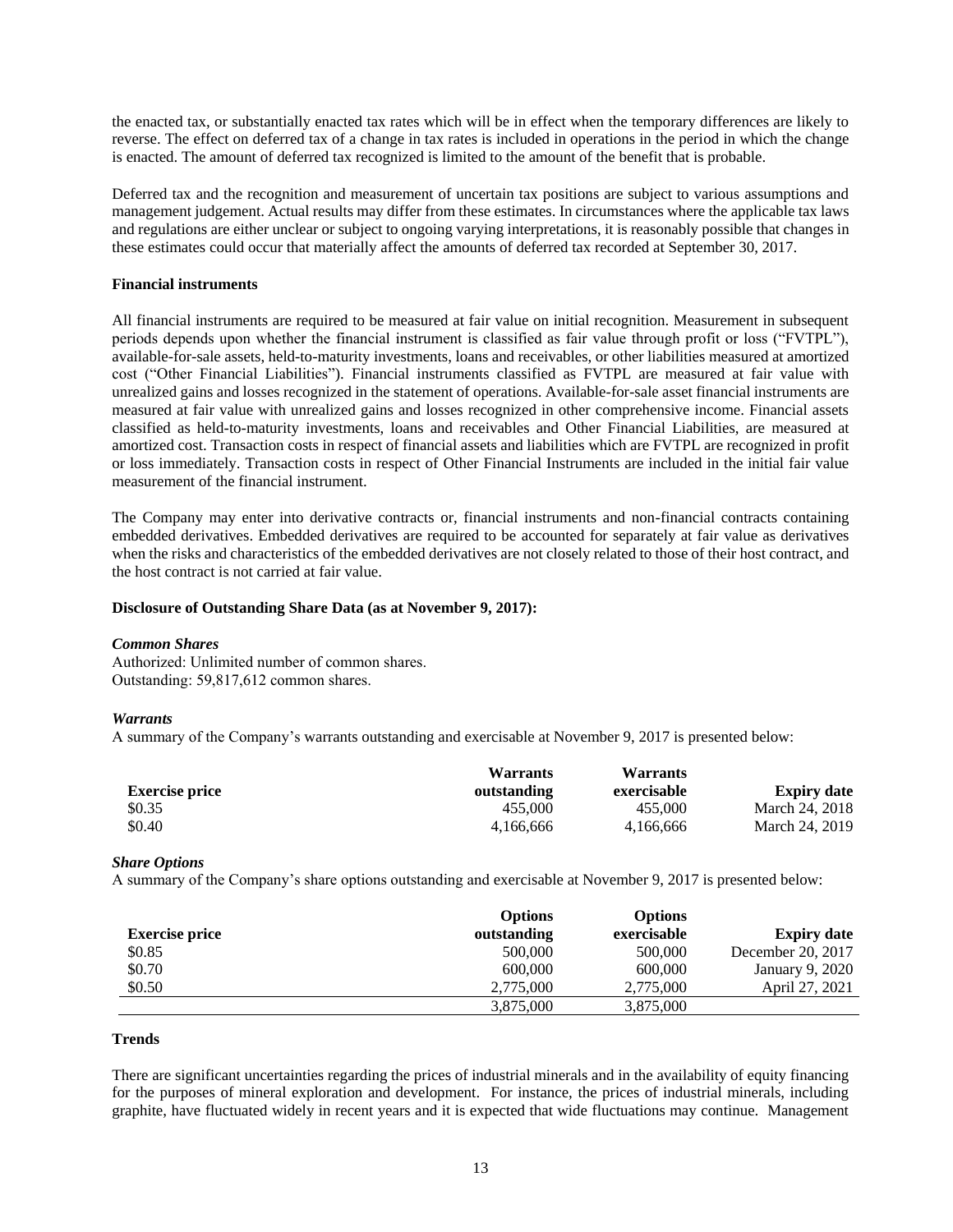of the Company is not aware of any trend, commitment, event or uncertainty both presently known or reasonably expected by the Company to have a material adverse effect on the Company's business, financial condition or results of operations other than the normal speculative nature of the natural resource industry and the risks disclosed below under the heading "Risk Factors".

# **Risk Factors**

An investment in the Company's common shares is speculative and subject to risks and uncertainties. The occurrence of any one or more of these risks or uncertainties could have a material adverse effect on the value of any investment in the Company and the business, prospects, financial position, financial condition or operating results of the Company. The risk factors noted below, in no specific order, are not an exhaustive list of all risk factors associated with an investment in the Company's common shares or in connection with the operations of the Company.

- Exploration stage company developing one single asset;
- The highly speculative nature of mineral exploration and development;
- No history of mineral development and production;
- Mining operations and no insurance coverage on the inherent risks of such operations;
- Limited operating history and financial resources;
- Governmental and Environmental regulation, permits and compliance;
- The reliability of results of prior exploration work;
- Reliance on management and experts;
- Reliability of proprietary technologies;
- Intellectual property protection;
- Competition and the over supply of graphite from other operations;
- Risk to infrastructure:
- The possibility of conflicts of interest for the Company's directors and/or officers;
- The possibility of cost overruns, delays and construction risk;
- Competitive conditions;
- Title to property;
- Aboriginal land claims;
- Environmental risks and hazards:
- Cost of land reclamation:
- Commodity prices;
- Price volatility and lack of active market;
- Litigation;
- No earning or dividend record and no anticipation of paying in foreseeable future.

For a more detailed discussion of the above risk factors, refer to the Company's Annual Information Form filed for the year ended December 31, 2016.